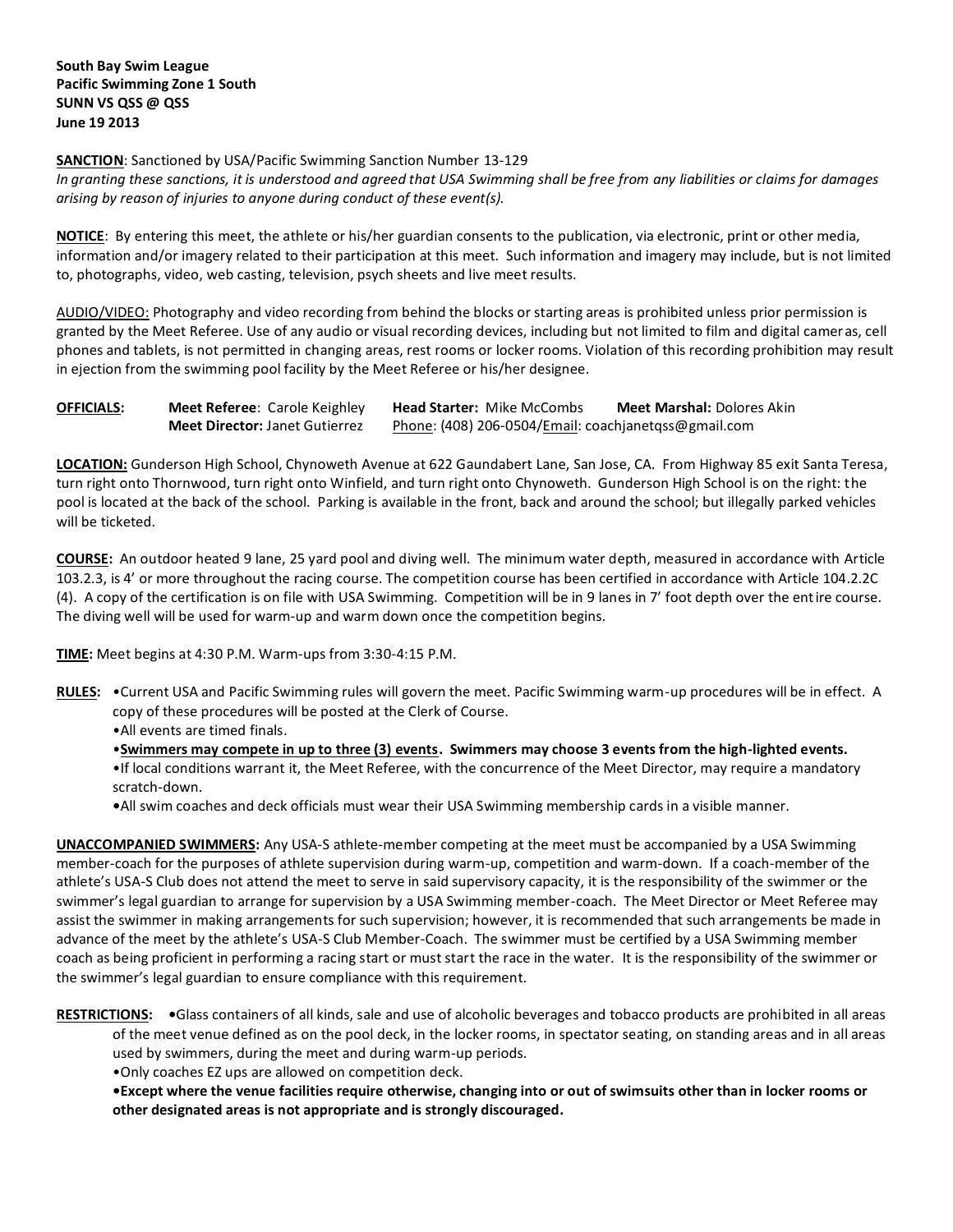**ELIGIBILITY: •**Swimmers competing for a team must be members of that team. Each swimmer competing for his team must be current members of USA-S.

•The meet host must check all swimmer registrations against the SWIMS database, and if not found to be registered, the Meet Director shall accept the registration at the meet (a \$10 surcharge will be added to the regular registration fee). Duplicate registrations will be refunded by mail.

•Unattached swimmers may compete, but may not score team points. Unattached swimmers will be seeded the same as attached swimmers.

**ENTRIES:** Coaches will enter swimmers via the Hy-Tek entry system by Friday, June 14<sup>th</sup> at 8:00P.M. Send the file to Janet Gutierrez at coachjanetqss@gmail.com.

**RELAYS**: No Relays at this meet.

**ENTRY FEES:** There is NO entry fee for SBSL Dual Meets.

**CHECK-IN:** The meet will be pre-seeded. Swimmers do NOT need to check in.

## **SCRATCHES: There is NO penalty for a swimmer entered in this meet that misses one of his/her events**.

**SCORING:** Scoring in individual events will be as follows: 1<sup>st</sup> place = 5 points; 2<sup>nd</sup> place = 3 points; 3<sup>rd</sup> place = 1 point. There will be no limit to the number of swimmers from a team for a particular event. Scoring will include boys & girls 8 & U; 9 & 10; 11-12; 13-14 and 15 & older.

**AWARDS**: Awards will not be provided.

## **ADMISSION:** Free

**REFRESHMENTS:** Snack bar will be available.

**TIMERS:** Participating teams will be responsible for providing timers.